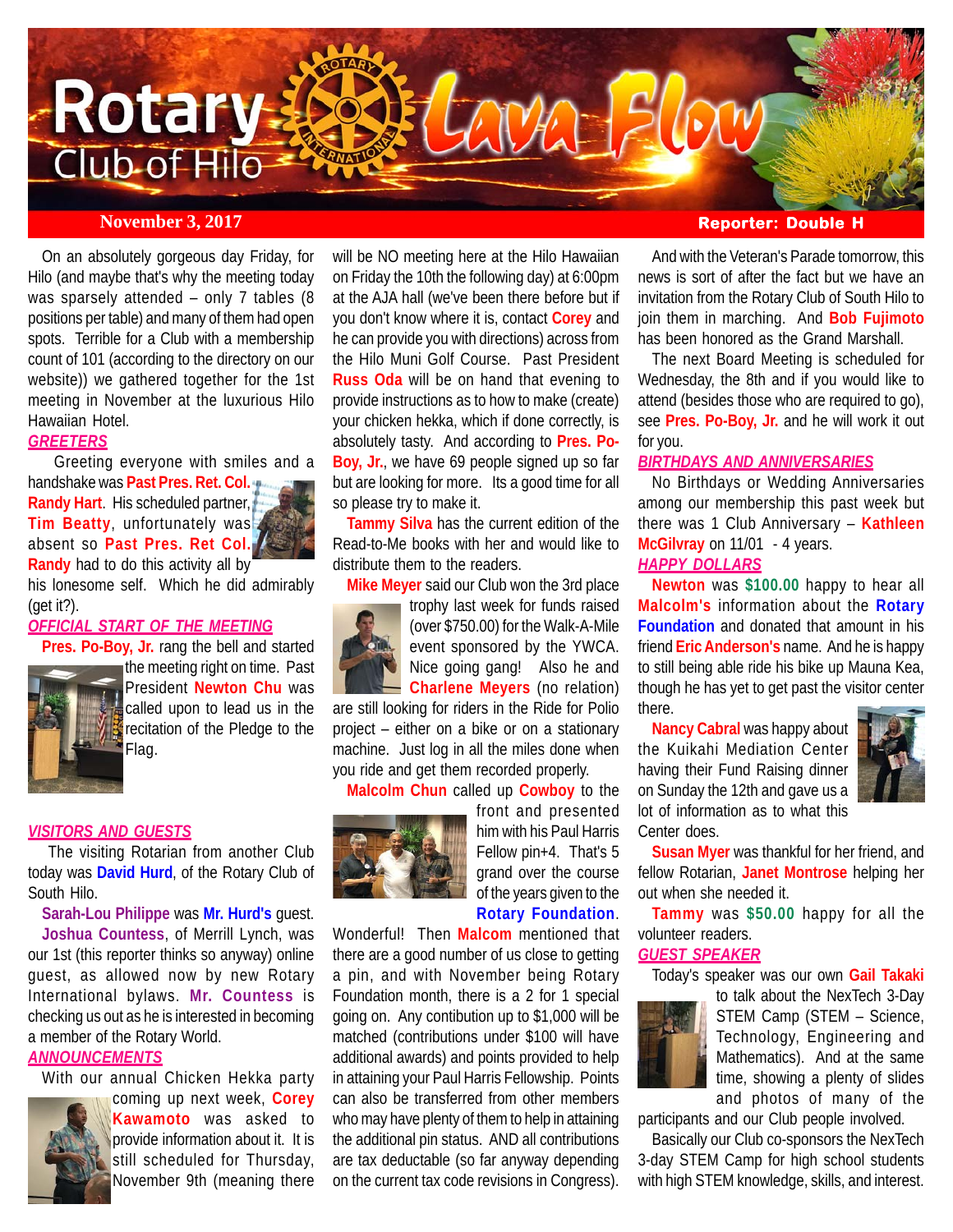# *Birthdays:*

**Randy Hart** November 12 **Keith Okamoto** November 19 **Kerry Glass** November 22 **Malcolm Chun** November 29

# *Club Anniversary:*

**Kathleen McGilvary** November 1, 2013 (4) **Bob Fujimoto** November 16, 1959 (58) **Mary Bicknell** November 18, 2016 (1)

# *Wedding Anniversary:*

**Chris & Janiece McNichols** Nov. 6 (13) **Gay & Chuck Porter** Nov. 7 (25) **Gene & Julia Tao** Nov. 13 (54) **Reese & Steven Mates** Nov. 15 (2) **Susan Munro & Kerry Glass** Nov. 22 (32)

#### *Announcements:*

**November 9 - Chicken Hekka Social November 10 - No Club Meeting November 17 - Fire Ant Eradication November 24 - No Club Meeting December 1 - December 8 - December 15 - UH Hilo Community College**

## *Rotary Club of Hilo Board of Directors* **2017 – 2018:**

- 
- President **Steve Handy, Jr.**
- Past President **Randy Hart**
- President Elect **Keith Okamoto**
- Vice President **Mitch Dodo**
- Co-Secretary **Treena Breyfogle**
- Co-Secretary **Jan Tanouye**
- Treasurer **Corey Kawamoto**
- Sergeant at Arms **Shane Okimoto**
- Rotary Foundations **Malcolm Chun**
- Membership **Connie Ichinose**
- Public Relations **Marcia Prose**
- International Service **Stew Hussey**
- Community Service **Wally Wong**
- Vocational Service **Bobby Stivers-Apiki**
- Club Service **Kui Costa**
- New Generations **Gail Takaki**
- **Foundation Chairpersons:**
- Hilo Rotary Club Foundation **Tim Beatty**
- The Rotary Foundation **Malcolm Chun** • Hawaii Rotary Youth Foundation – **Mitchell Dodo**

From October 13-15, 2017, students from 6 East Hawaii schools worked together at KMC in the Hawaii Volcanoes National Park. Camp training was based on the application of engineering with hands-on activities in design thinking and solving national park issues, construction and competition of robots, programming and synchronizing the flight of quad-copters. The students also enjoyed the career one-on-one match-up with STEM professionals and lessons in leadership.

She mentioned and thanked the Rotarian volunteers (7 of them) from our Club and the career mentors (5 of them) also from our Club. These people helped these kids (17 of them) out a bunch helping making the journey and learning to be fun. The kids are learning to find different ways of solving problems and making a difference.

# *YOUTH EXCHANGE STUDENT*

And after **Gail's** informative presentation,



she called upon **Sarah-Lou Philippe** to come up and talk about her time so far in Hilo as our designated Exchange Student experience.

**Sarah-Lou** is going to Waiakea High School,

which had to bump her up a grade because she was finding the studies and work too easy in the class she was supposed to be in (a sorry commentary about the grade level studies in our schools compared to schools in other countries). She is also a very pretty girl, and with her french accent, must be driving the boys bananas at the school.

**Sarah-Lou** is from Boust, France, the middle daughter of three girls and the offspring to two doctors (that's surely where her brains came from). At Waiakea High she is a junior now and has joined the swim team and the Interact Club. She did attend the STEM Camp and is very people orientated (she likes people).. She has traveled to many places with her family and continues to love travel.

And with this, she also gave us a slide/ photo presentation of many of her activities here in Hawaii and travels around the country. Thrilled with everything new, she is enjoying everything in Hawaii. She wants to learn to surf (good luck on that) and to experience more of what Hawaii has to offer.

Being a student and a young girl, you could see that she was not used to public speaking but still did a fine up there, especially with the photos to help.

In a short Q & A session after, we found out her town is right outside the border of France and Germany and can speak at least 4 languages (many of us have trouble with just our English). And on her jacket were buttons from many of the places she has visited in her trip to the U.S., Hawaii and the world.

# *MORE HAPPY DOLLARS*

**Pres. Po-Boy, Jr.** now brought it up since he forgot to mention it earlier that today is National Sandwich Day (and this reporter knew that from reading about Dagwood in the Blondie comic strip today). He was **\$20.00** happy because his firm donated about 11 million meals last year on this day from profits in the Feed America Program and was hoping that amount would be exceeded this year. And there was a free sandwich give-away (with restrictions) at his company today.

**Atsuko Winston** was asked to lead us in



the recitation of the **4-way test** (and for a newer member, this was a challenge as the banner was not on display) after which the meeting was called to a close.

And remember, no Friday meeting next week with the Chicken Hekka party on Thursday. See you all then. *Pau*